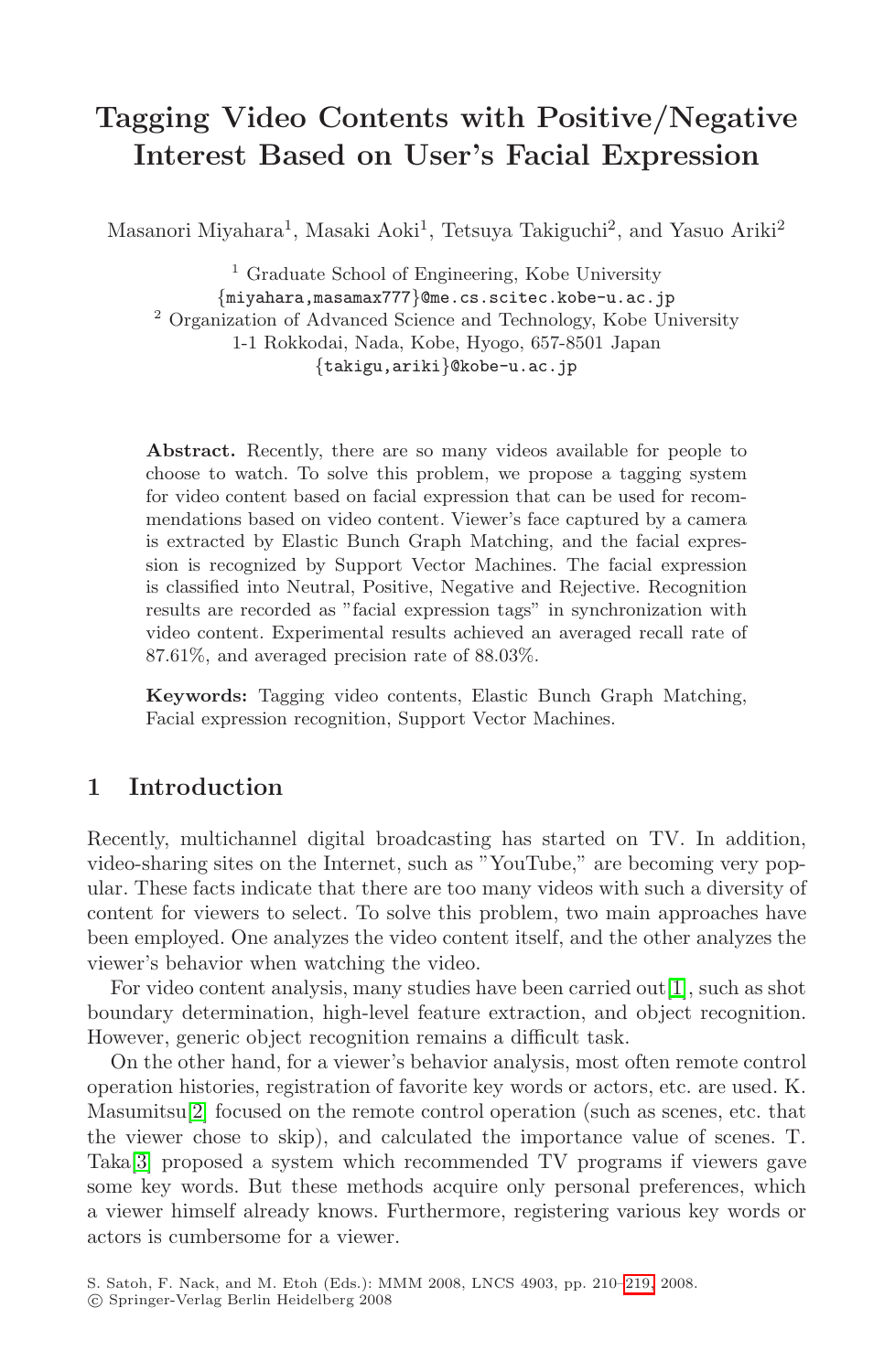Moreover, there are some studies that focused on a viewer's facial direction and facial expression. M. Yamamoto[4] proposed a system for automatically estimating the time intervals during which TV viewers have a positive interest in what they are watching based on temporal patterns in facial changes using the Hidden Markov Model. But it is probable that TV viewers have both positive interest and negative interest.

Based on the above discussion, we propose in this paper a system for tagging video content with the interest labels of Neutral, Positive, Negative and Rejective. To classify facial expressions correctly, facial feature points must be extracted precisely. From this viewpoint, Elastic Bunch Graph Matching (EBGM)[5][6] is employed in the system. EBGM was proposed by Laurenz Wiskott and proved to be useful in facial feature point extraction and face recognition.

The rest of this paper is organized as follows. In section 2, the overview of our system is described. In sections 3 and 4, the methods used in our system are described. Experiments and evaluations are described in section 5. Future study themes will be discussed in section 6.

### **2 Overview of Proposed System**

<span id="page-1-0"></span>Fig. 1 shows our experimental environment where a viewer watches video content on a display. The viewer's face is recorded into video by a webcam. A PC plays back the video and also analyzes the viewer's face.



**Fig. 1.** Top View of Experimental Environment

Fig. 2 shows the system flow for analyzing the viewer's facial video. At first, exact face regions are extracted by AdaBoost[7] based o[n H](#page-9-1)aar-like features to reduce computation time in the next process, and the face size is normalized. Secondly, within the extracted face region, facial feature points are extracted by Elastic Bunch Graph Matching based on Gabor feature. Thirdly, the viewer is recognized based on the extracted facial feature points. Then, the personal model of his facial expression is retrieved. In the personal model, the facial feature points that were extracted from the viewer's neutral (expressionless) image and the facial expression classifier are already registered. Finally, the viewer's facial expression is recognized by the retrieved classifier, Support Vector Machines[8], based on the feature vector computed as the facial feature point location difference between the viewer's image at each frame and the registered neutral image.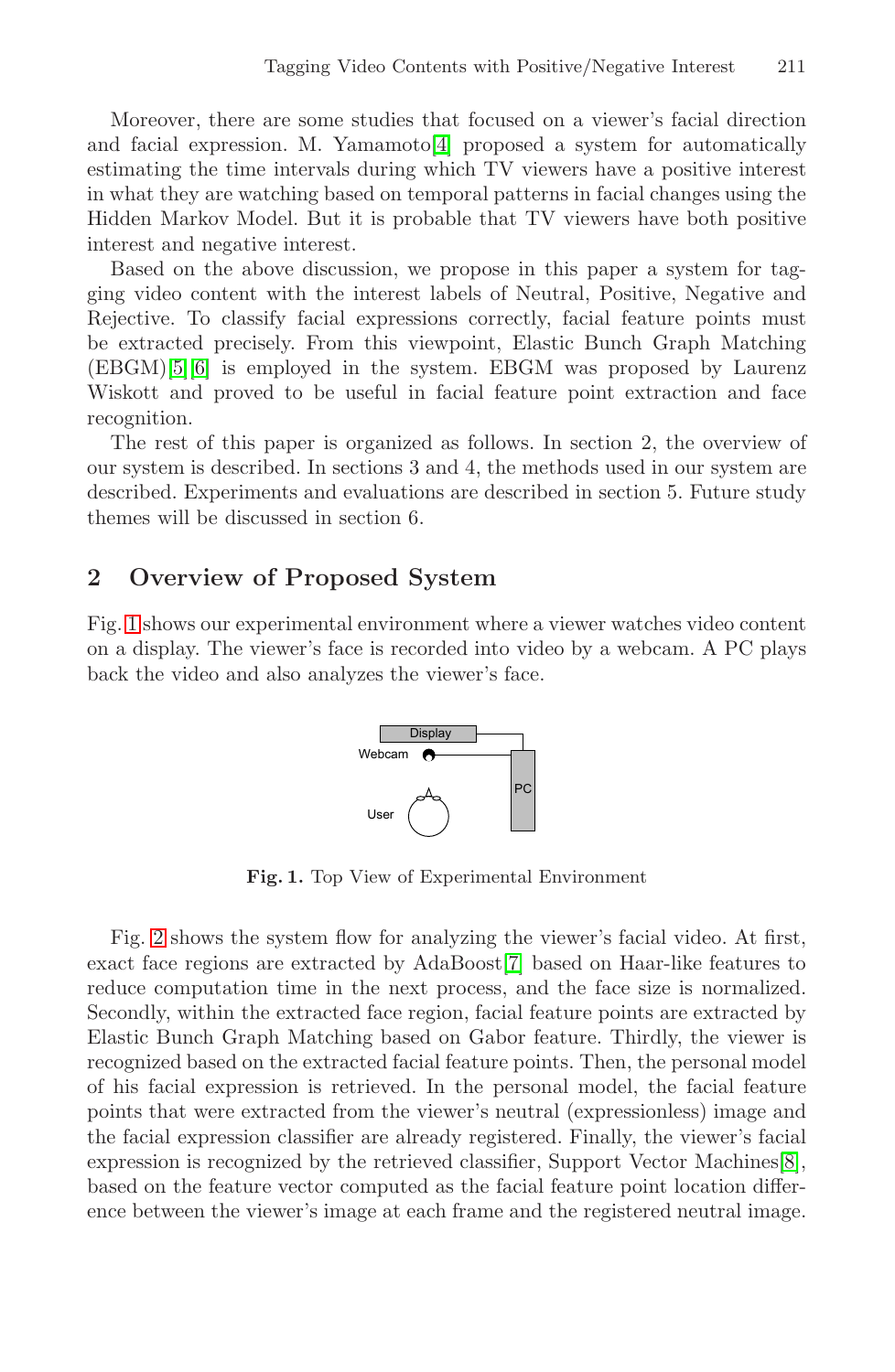<span id="page-2-0"></span>

**Fig. 2.** System flow

Recognition results are recorded as "facial expression tags"(Neutral, Positive, Negative, Rejective) in synchronization with video content.

# **3 Facial Feature Point Extraction and Person Recognition Using EBGM**

### **3.1 Gabor Wavelets**

Since Gabor wavelets are fundamental to EBGM, it is described here. Gabor wavelets can extract global and local features by changing spatial frequency, and can extract features related to a wavelet's orientation.

Eq. (1) shows a Gabor Kernel used in Gabor wavelets. This function contains a Gaussian function for smoothing as well as a wave vector  $\overrightarrow{k}_j$  that indicates simple wave frequencies and orientations.

$$
\psi_j(\overrightarrow{x}) = \frac{\overrightarrow{k}_j^2}{\sigma^2} exp\left(-\frac{\overrightarrow{k}_j^2 \overrightarrow{x}^2}{2\sigma^2}\right) \left[ exp\left(i\overrightarrow{k}_j \overrightarrow{x}\right) - exp\left(-\frac{\sigma^2}{2}\right)\right]
$$
(1)

$$
\overrightarrow{k}_{j} = \begin{pmatrix} k_{jx} \\ k_{jy} \end{pmatrix} = \begin{pmatrix} k_{\nu} \cos \varphi_{\mu} \\ k_{\nu} \sin \varphi_{\mu} \end{pmatrix}
$$
\n(2)

Here,  $k_{\nu} = 2^{-\frac{\nu+2}{2}} \pi C \varphi_{\mu} = \mu \frac{\pi}{8}$ . We employ a discrete set of 5 different frequencies, index  $\nu = 0, ..., 4$ , and 8 orientations, index  $\mu = 0, ..., 7$ .

### **3.2 Jet**

A jet is a set of convolution coefficients obtained by applying Gabor kernels with different frequencies and orientations to a point in an image. Fig.3 shows an example of a jet. To estimate the positions of facial feature points in an input image, jets in an input image are compared with jets in a facial model.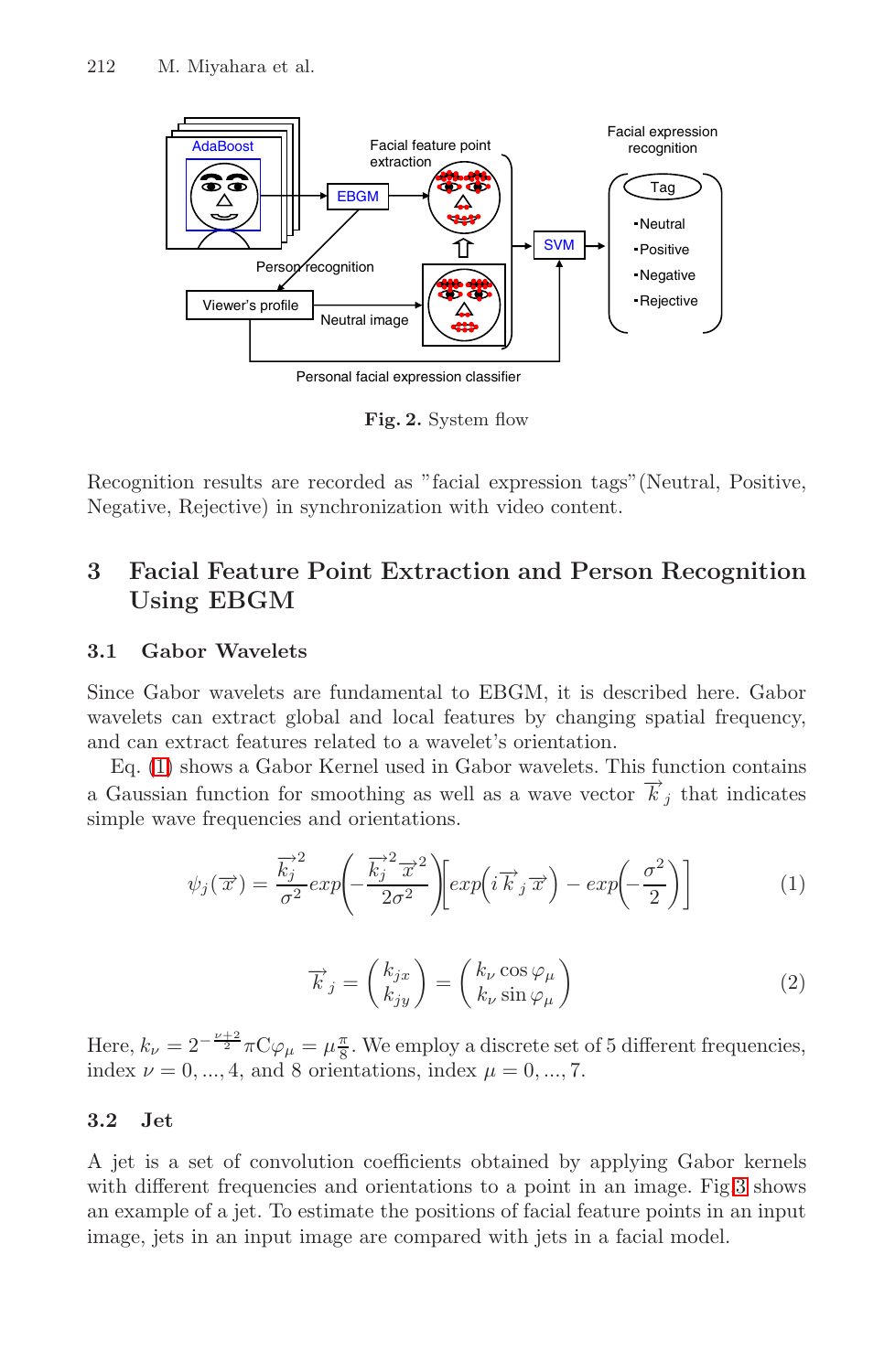

**Fig. 3.** Jet example

A jet  $\mathcal J$  is composed of 40 complex coefficients (5 frequencies  $\times$  8 orientations) and expressed as follows:

$$
\mathcal{J}_j = a_j \exp(i\phi_j) \qquad (j = 0, ..., 39)
$$
\n
$$
\tag{3}
$$

where  $\vec{x} = (x, y), a_i(\vec{x})$  and  $\phi_i(\vec{x})$  are the facial feature point coordinate, magnit[ud](#page-3-0)e of complex coefficient, and phase of complex coefficient, which rotates the wavelet at its center, respectively.

# <span id="page-3-0"></span>**3.3 Jet Similarity**

<span id="page-3-1"></span>For the comparison of facial feature points between the facial model and the input image, the similarity is computed between jet set  $\{\mathcal{J}\}\$ and  $\{\mathcal{J}'\}\$ . Locations of two jets are represented as  $\overrightarrow{x}$  and  $\overrightarrow{x}'$ . The difference between vector  $\overrightarrow{x}$  and vector  $\overline{x}'$  is given in Eq. (4).

$$
\overrightarrow{d} = \overrightarrow{x} - \overrightarrow{x}' = \begin{pmatrix} dx \\ dy \end{pmatrix}
$$
\n(4)

<span id="page-3-2"></span>Here, let's consider the similarity of two jets in terms of the magnitude and phase of the jets as follows:

$$
S_D(\mathcal{J}, \mathcal{J}') = \frac{\sum_{j=0}^{N-1} a_j a'_j \cos(\phi_j - \phi'_j)}{\sqrt{\sum_{j=0}^{N-1} a_j^2 \sum_{j=0}^{N-1} a'_j^2}}
$$
(5)

where the phase difference  $(\phi_j - \phi'_j)$  is qualitatively expressed as follows:

$$
\phi_j - \phi'_j = \overrightarrow{k}_j \overrightarrow{x} - \overrightarrow{k}_j \overrightarrow{x}' = \overrightarrow{k}_j (\overrightarrow{x} - \overrightarrow{x}') = \overrightarrow{k}_j \overrightarrow{d}
$$
(6)

To find the best similarity between  $\{\mathcal{J}\}\$ and  $\{\mathcal{J}'\}\$ using Eq. (5) and Eq. (6), phase difference is modified as  $\phi_j - (\phi'_j + \overrightarrow{k_j} \overrightarrow{d})$  and Eq. (5) is rewritten as

$$
S_D(\mathcal{J}, \mathcal{J}') = \frac{\sum_{j=0}^{N-1} a_j a_j' \cos(\phi_j - (\phi_j' + \overrightarrow{k_j} \overrightarrow{d}))}{\sqrt{\sum_{j=0}^{N-1} a_j^2 \sum_{j=0}^{N-1} a_j'^2}}
$$
(7)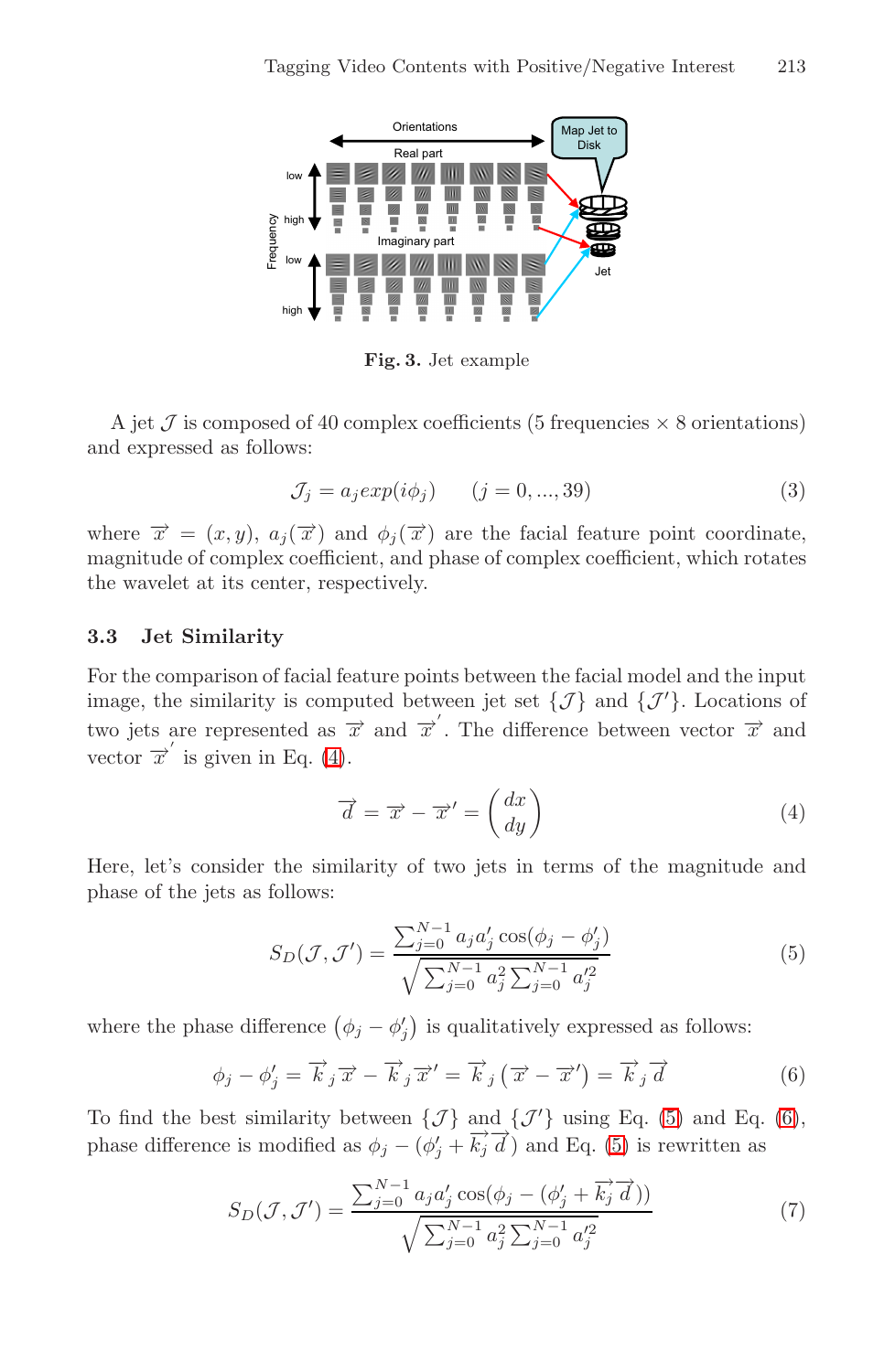<span id="page-4-0"></span>In order to find the optimal jet J' that is most similar to jet J, the best  $\overrightarrow{d}$  is estimated that will maximize similarity based not only upon phase but magnitude as well.

# **3.4 Displacement Estimation**

In Eq. (7), the best  $\overrightarrow{d}$  is estimated in this way. First, the similarity at zero displacement  $(dx = dy = 0)$  is estimated. Then the si[mila](#page-2-0)rity of its North, East, South, and West neighbors is estimated. The neighboring location with the highest similarity is chosen as the new center of the search. This process is iterated until none of the neighbors offers an improvement over the current location. The iteration is limited to 50 times at one facial feature point.

### **3.5 Facial Feature Points and Face Graph**

In this paper, facial feature points are defined as the 34 points shown in Fig. 2 and Fig. 4. A set of jets extracted at all facial feature points is called a face graph. Fig. 4 shows an example of a face graph.



**Fig. 4.** Jet extracted from facial feature points

# **3.6 Bunch Graph**

A set of jets extracted from many people at one facial feature point is called a bunch. A graph constructed using bunches at all the facial feature points is called a bunch graph. In searching out the location of facial feature points, the similarity described in Eq. (7) is computed between the jets in the bunch graph and a jet at a point in an input image. The jet with the highest similarity, achieved by moving  $\overline{d}$  as described in Section 3.4, is chosen as the target facial feature point in the input image. In this way, using a bunch graph, the locations of the facial feature points can be searched allowing various variations. For example, a chin bunch may include jets from non-bearded chins as well as bearded chins, to cover the local changes. Therefore, it is necessary to train data [usin](#page-4-0)g the facial data of various people in order to construct the bunch graph. The training data required for construction of bunch graph was manually collected.

### **3.7 Elastic Bunch Graph Matching**

Fig. 5 shows an elastic bunch graph matching flow. First, after a facial image is input into the system, a bunch graph is pasted to the image, and then a local search for the input face commences using the method described in Section 3.4.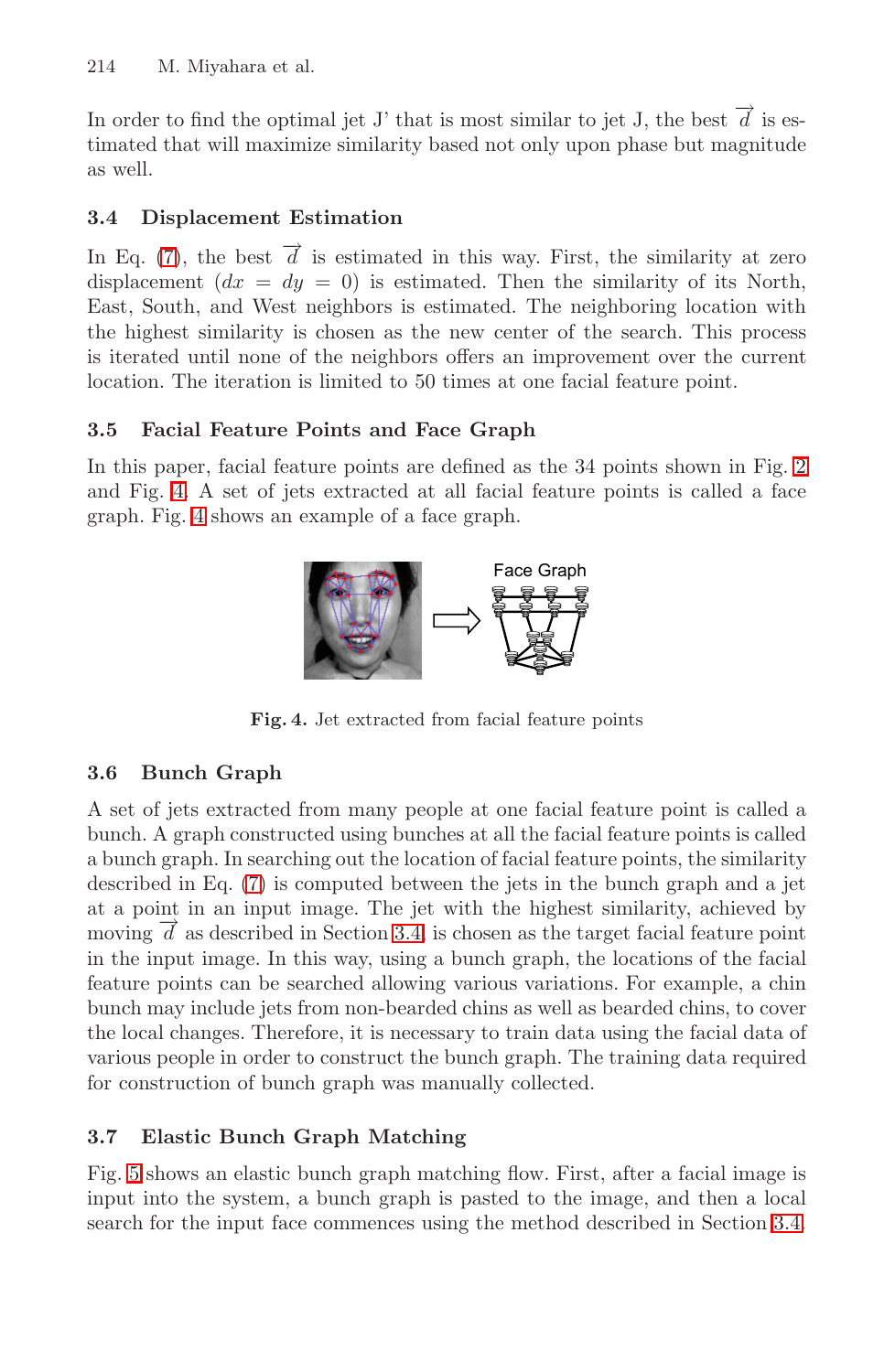

**Fig. 5.** Elastic Bunch Graph Matching procedure

Finally, the face graph is extracted after all the locations of the feature points are matched.

#### **3.8 Person (Face) Recognition**

The extracted face graph is used for face recognition. For the comparison between the extracted face graph  $G$  and the stored graph  $G'$ , the similarity is computed between face graphs  $G$  and  $G'$ . Here, let's consider the similarity of two face graphs as follows:

$$
S_{jet}(G, G') = \frac{1}{M} \sum_{j=0}^{M-1} S_D(\mathcal{J}_j, \mathcal{J}'_j)
$$
 (8)

where M is the number of the facial feature points for recognition.  $J, J'$  are sets of Jets for graphs G and G' respectively. A person with the maximum  $S_{jet}$ score is recognized as the input person.

# **4 Facial Expression Recognition Using SVM**

# **4.1 Definition of Facial Expression Classes**

To classify the viewer's facial ex[pre](#page-6-0)ssion, the classes were conventionally defined as "interest" or "disinterest." But it is probable that the viewer's interest is positive, negative or neutral. For example, if the viewer watches a video that is extremely unpleasant, he may be interested in watching it once, but never again. From this viewpoint, in this stu[dy](#page-9-1), three facial expression classes are defined; Neutral, Positive and Negative. In addition, if the viewer does not watch the display in a frontal direction or tilts his face, the system classifies it as Rejective because their correct classification is difficult. Table 1 shows the class types and the meanings.

### **4.2 SVM Algorithms**

Support Vector Machines were pioneered by Vapnik[8]. SVM separate the training data in feature space by a hyperplane defined by the type of kernel function employed. In this study, Radial Basis Function (RBF) is employed as a kernel function. SVM finds the hyperplane with the maximum margin, defined as the distances between the hyperplane and the nearest data point in each class. To recognize multi-class data, SVM is extended by one-against-the-rest method.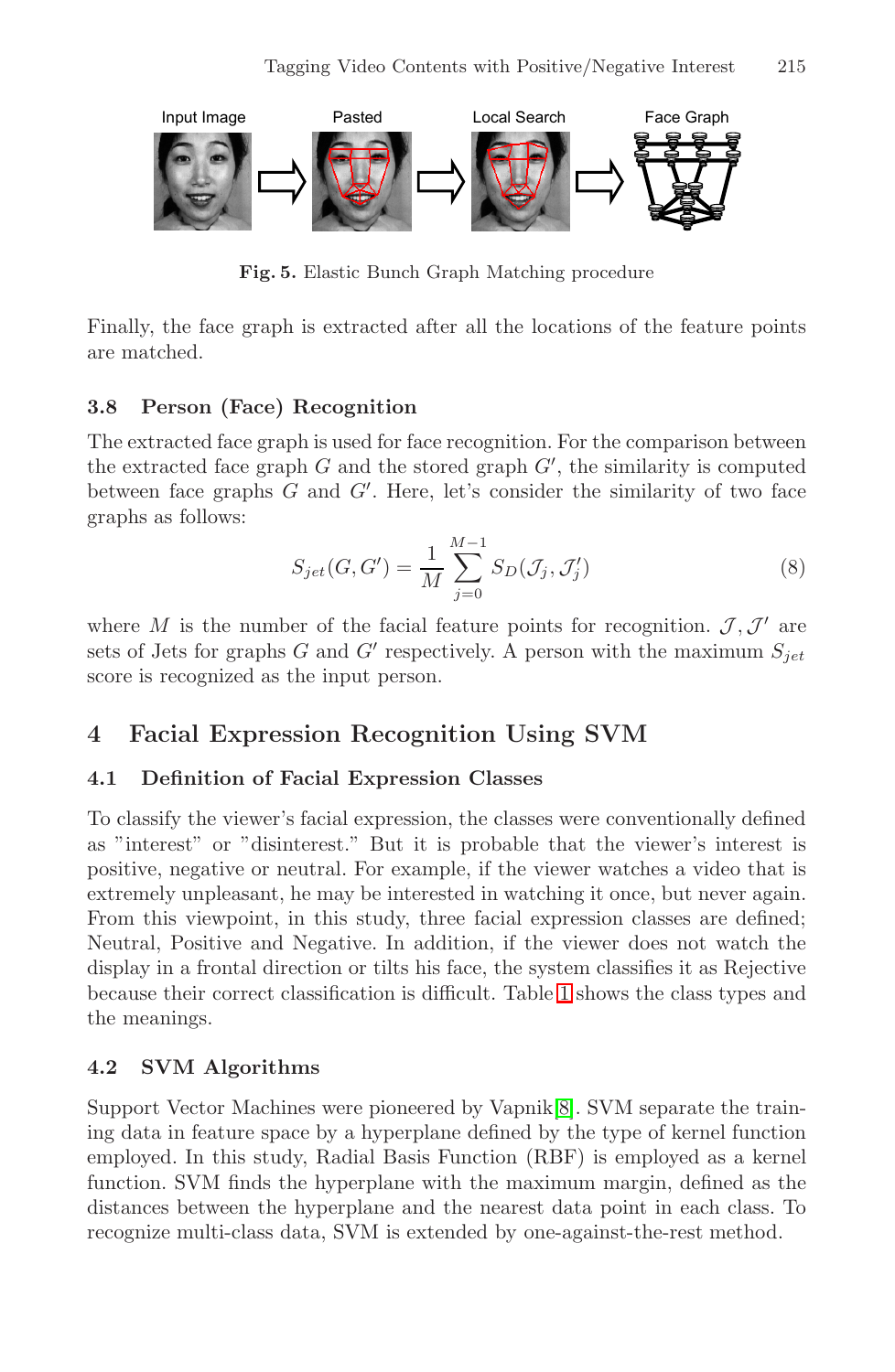<span id="page-6-0"></span>

| Classes        | Meanings                                         |
|----------------|--------------------------------------------------|
| Neutral (Neu)  | Expressionless                                   |
| Positive (Pos) | Happiness, Laughter, Pleasure, etc.              |
| Negative (Neg) | Anger, Disgust, Displeasure, etc.                |
|                | Not watching the display in the front direction, |
| Rejective(Rej) | Occluding part of face,                          |
|                | Tilting the face, etc.                           |

**Table 1.** Facial expression classes

#### **4.3 Feature Vector**

The viewers of our system register their neutral images as well as the personal facial expression classifier in advance. After EBGM recognizes a viewer in front of the display, the system retrieves his neutral image and the personal facial expression SVM classifier. Th[en](#page-1-0), the differences between the viewer's facial feature points extracted by EBGM and the viewer's neutral facial feature points are computed as a feature vector for SVM.

# **5 Experiments**

# **5.1 Experimental Conditions**

<span id="page-6-1"></span>In th[e e](#page-6-0)xperimental environment shown in Fig. 1, two subjects, A and B, watched four videos. They were instructed not to exaggerate or suppress their facial expressions. The length of the videos was about 17 minutes in average. The categories were "variety shows" because these shows often make viewers change their facial expressions, compared to other categories such as "drama" or "news." While they watched the videos, the system recorded their facial video in synchroni[zat](#page-6-1)ion with the video content at 15 frames per second. Then subjects A and B tagged the video with four labels, Positive, Negative, Neutral and Rejective according to Table 1. To tag the video, an interface was used as shown in Fig. 6. In the left window, the video content and the viewer's facial video were displayed. The subjects were asked to press the buttons in the right window to classify the video frames into three classes while they watched both the video content and their facial video in the left window. If no button was pressed, the frame was classified as Neutral. Tagged results for all frames in the experimental videos are shown in Table 2. We used those experimental videos and the tagging data as training and test data in the subsequent section.

**Table 2.** Tagged results (frames)

|                                      |  |  | Neu Pos Neg Rej Total |
|--------------------------------------|--|--|-----------------------|
| Subject A 49865 7665 3719 1466 62715 |  |  |                       |
| Subject B 56531 2347 3105 775 62758  |  |  |                       |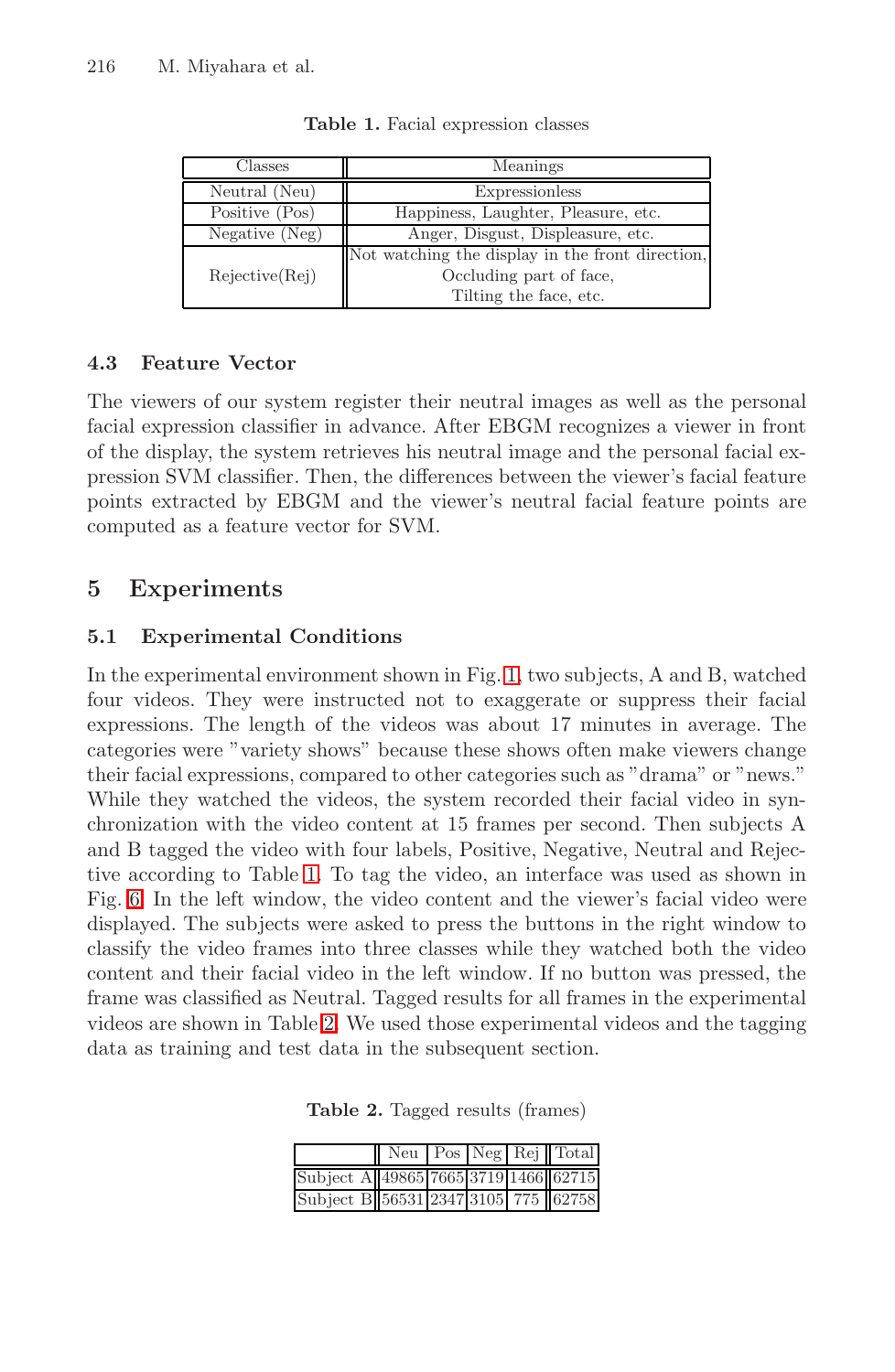Tagging Video Contents with Positive/Negative Interest 217



**Fig. 6.** Tagging interface

# **5.2 Facial Region Extraction Using AdaBoost**

Facial regions were extracted using AdaBoost based on Haar-like features[7] in all frames of the experimental videos except Reject frames. Extracted frames were checked manually to confirm whether they were false regions or not. The experimental results are shown in Table 3.

**Table 3.** Experimental results of facial region extraction

| a. Subject A |  |  |  |
|--------------|--|--|--|
|--------------|--|--|--|

**b.** Subject B

|                  |                       | $Neu$   $Pos$   $Neg$ |                             |                                 | $Neu$   $Pos$   $Neg$ |  |
|------------------|-----------------------|-----------------------|-----------------------------|---------------------------------|-----------------------|--|
| False extraction | 20                    |                       | <b>False extraction</b> 132 |                                 | 106                   |  |
| Total frames     | 49865  7665   3719    |                       | Total frames                | $\parallel$ 56531   2347   3105 |                       |  |
| Rate $(\%)$      | 0.040   0.039   0.027 |                       | Rate $(\%)$                 | 0.234 4.516 0.290               |                       |  |

In the experiments, extraction rates of the facial regions for both subject A and B were 100%. On the other hand, av[era](#page-7-0)ged Neu, Pos and Neg false extraction rates were 0.0354% for subject A and 1.68% for subject B. The reason for the worse false extraction rate for subject B is attributed to his habit of raising his head when he is excited.

# <span id="page-7-0"></span>**5.3 Person Recognition Using EBGM**

All faces correctly extracted by AdaBoost were recognized by Elastic Bunch Graph Matching. Experimental results are shown in Table 4.

|  | Table 4. Person recognition experiment |  |
|--|----------------------------------------|--|
|  |                                        |  |

**a.** Subject A

|                   |                                             | $Neu$ $Pos$ $Neg$ |  |
|-------------------|---------------------------------------------|-------------------|--|
| False recognition |                                             |                   |  |
| Total frames      | $\sqrt{49845/7662}$ 3718                    |                   |  |
| Rate $(\%)$       | $\vert 0.004 \vert 0.000 \vert 0.000 \vert$ |                   |  |

|                   | $\text{Neu}$   $\text{Pos}$   $\text{Neg}$ |    |  |
|-------------------|--------------------------------------------|----|--|
| False recognition |                                            | 20 |  |
| Total frames      | $\sqrt{56399}$ 2241 3096                   |    |  |
| Rate $(\%)$       | $\vert 0.004 \vert 0.893 \vert 0.000$      |    |  |

**b.** Subject B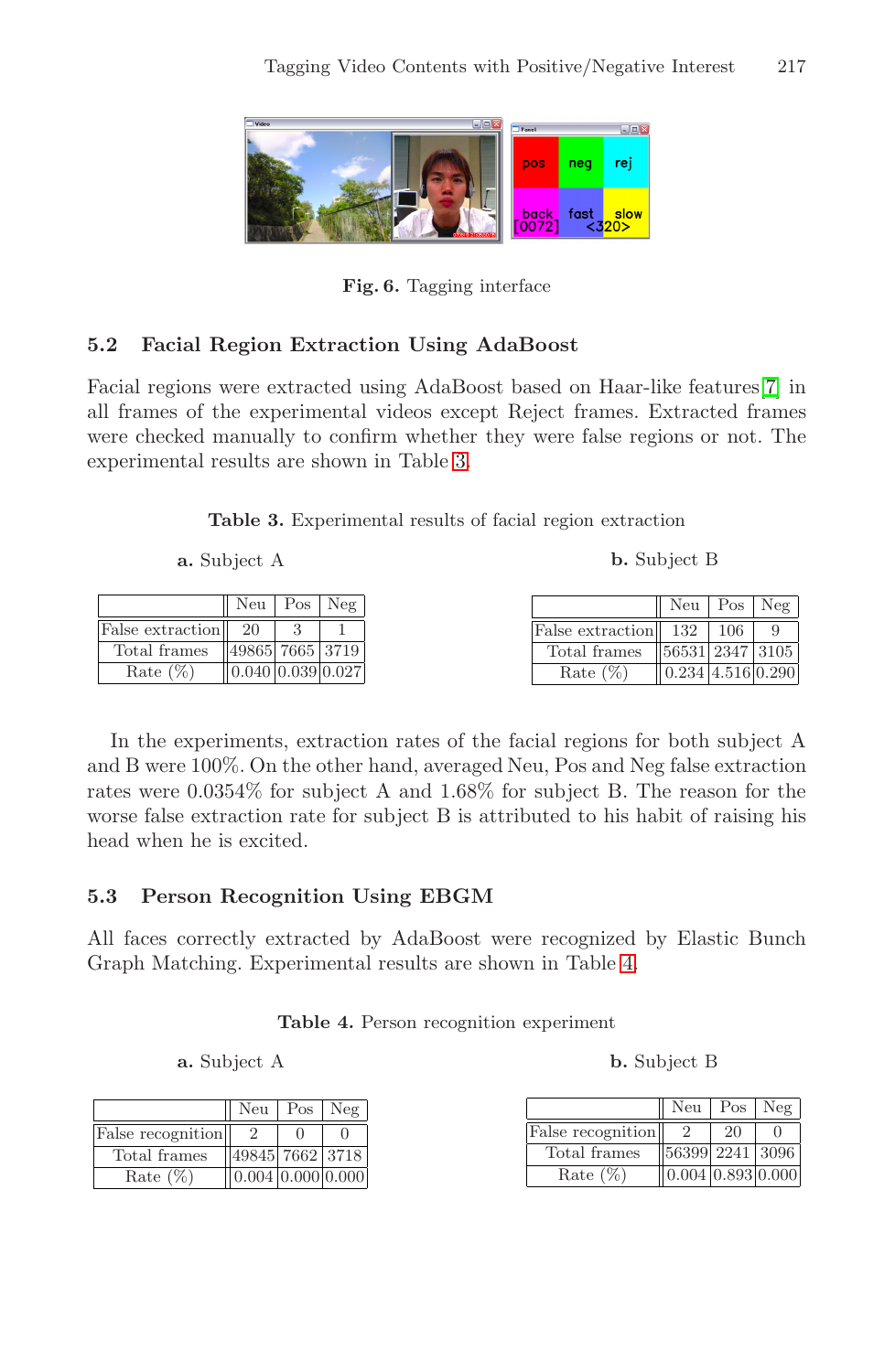<span id="page-8-0"></span>As the data in the table shows, the false recognition rate was so low, in fact, that we can say that our proposed system is able to select almost without error a personal facial expression classifier from the viewer's profile.

**Table 5.** Experimental results of facial expression recognition

|                                          | Neu   | Pos              | Neg  |      |                            | $\text{Rej}$ Sum Recall $(\%)$ |
|------------------------------------------|-------|------------------|------|------|----------------------------|--------------------------------|
| Neu                                      | 48275 | 443              | 525  |      | 622 49865                  | 96.81                          |
| Pos                                      | 743   | 6907             |      | 14   | 7665                       | 90.11                          |
| Neg                                      | 356   | $\overline{1}07$ | 3250 | 6    | 3719                       | 87.39                          |
| Rej                                      | 135   | 0                | 5    | 1326 | 1466                       | 90.45                          |
| Sum                                      |       |                  |      |      | 49509 7457 3781 1968 62715 |                                |
| Precision $(\%)$ 97.51 92.62 85.96 67.38 |       |                  |      |      |                            |                                |

**a.** Confusion matrix for subject A

|  | <b>b.</b> Confusion matrix for subject B |  |  |  |  |
|--|------------------------------------------|--|--|--|--|
|--|------------------------------------------|--|--|--|--|

|                                          | Neu   | Pos  | Neg  |     |                           | $\text{Re}$   Sum   Recall $(\%)$ |
|------------------------------------------|-------|------|------|-----|---------------------------|-----------------------------------|
| Neu                                      | 56068 | 138  | 264  | 61  | 56531                     | 99.18                             |
| Pos                                      | 231   | 2076 | 8    | 32  | 2347                      | 88.45                             |
| Neg                                      | 641   | 24   | 2402 | 38  | 3105                      | 77.36                             |
| Rej                                      | 203   |      | 21   | 551 | 775                       | 71.10                             |
| Sum                                      |       |      |      |     | 57143 2238 2695 682 62758 |                                   |
| Precision $(\%)$ 98.12 92.76 89.13 80.79 |       |      |      |     |                           |                                   |

### **5.4 Facial Expression Recognition Using SVM**

For every frame in the experimental videos, facial expression was recognized by Support Vector Machines. Three of four experimental videos were used for training data, and the rest for testing data. The cross-validation method was used to create the confusion matrices shown in Table 5.

The averaged recall rate was 87.61% and the averaged precision rate was 88.03%. When the subjects modestly expressed their emotion, even though the subjects tagged their feeling as Positive or Negative, the system often mistook the facial expression for Neutral. Moreover, when the subjects had an intermediate facial expression, the system often made a mistake because one expression class was only assumed in a frame.

# **6 Conclusion**

In this paper, we proposed the system that tagged video contents with Positive, Negative, and Neutral interest labels based on viewer's facial expression. In addition, a "Rejective" frame was automatically tagged by learned SVM classifiers. As an experimental result of the facial expression recognition for two subjects, the averaged recall rate and precision rate were about 88%. This makes our